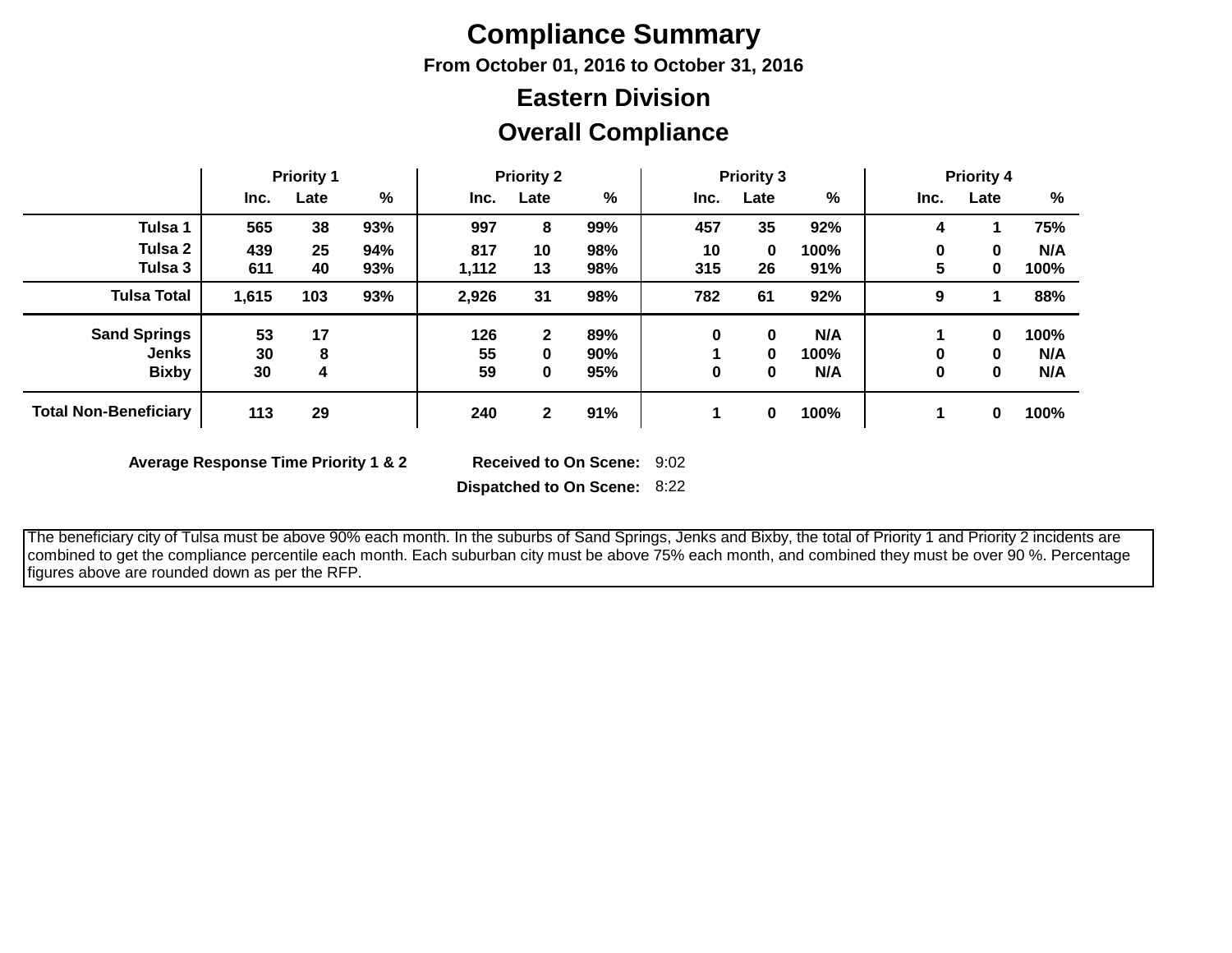# **Compliance Summary**

**From October 01, 2016 to October 31, 2016**

#### **Overall Compliance Western Division**

|                               | <b>Priority 1</b> |      | <b>Priority 2</b> |       |              | <b>Priority 3</b> |          |      | <b>Priority 4</b> |      |              |      |
|-------------------------------|-------------------|------|-------------------|-------|--------------|-------------------|----------|------|-------------------|------|--------------|------|
|                               | Inc.              | Late | %                 | Inc.  | Late         | %                 | Inc.     | Late | %                 | Inc. | Late         | %    |
| <b>Oklahoma City 1</b>        | 990               | 63   | 93%               | 1,548 | 22           | 98%               | 367      | 4    | 98%               | 9    |              | 88%  |
| <b>Oklahoma City 2</b>        | 922               | 69   | 92%               | 1,330 | 19           | 98%               | 233      | 5.   | 97%               | 4    | $\bf{0}$     | 100% |
| <b>Edmond</b>                 | 168               | 19   | 88%               | 253   | 6            | 97%               | 65       | 5.   | 92%               | 0    | 0            | N/A  |
| <b>Total OKC &amp; Edmond</b> | 2,080             | 151  | 92%               | 3,131 | 47           | 98%               | 665      | 14   | 97%               | 13   |              | 92%  |
| <b>Warr Acres</b>             | 33                | 3    |                   | 51    | $\mathbf 0$  | 96%               | $\bf{0}$ | 0    | N/A               | 0    | $\mathbf 0$  | N/A  |
| <b>Bethany</b>                | 58                | 4    |                   | 103   |              | 96%               | 0        | 0    | N/A               |      | 0            | 100% |
| Mustang                       | 26                |      |                   | 60    | 3            | 88%               | 9        | 0    | 100%              | 0    | $\bf{0}$     | N/A  |
| <b>The Village</b>            | 13                |      |                   | 37    | $\bf{0}$     | 98%               | 0        | 0    | N/A               | 0    | $\mathbf{0}$ | N/A  |
| <b>Nichols Hills</b>          | 4                 |      |                   |       | 0            | 90%               | 0        | 0    | N/A               | 0    | $\bf{0}$     | N/A  |
| Yukon                         | 39                | 6    |                   | 70    | $\mathbf{2}$ | 92%               | 32       | 0    | 100%              | 0    | $\bf{0}$     | N/A  |
| <b>Total Non-Beneficiary</b>  | 173               | 22   |                   | 328   | 6            | 94%               | 41       | 0    | 100%              |      | 0            | 100% |
| <b>Piedmont</b>               | 7                 |      |                   | 5     |              |                   | $\bf{0}$ |      |                   | 0    |              |      |

**Average Response Time Priority 1 & 2** 

**Dispatched to On Scene:** 8:44 Received to On Scene: 9:12

 The beneficiary cities of Oklahoma City and Edmond must be above 90% each month. In the suburbs of Warr Acres, Bethany, Mustang, The Village, Nichols Hills, and Yukon, the total of Priority 1 and Priority 2 incidents are combined to get the compliance percentile each month. Each suburban city must be above 75% each month, and combined they must be over 90 %. Percentage figures above are rounded down as per the RFP.